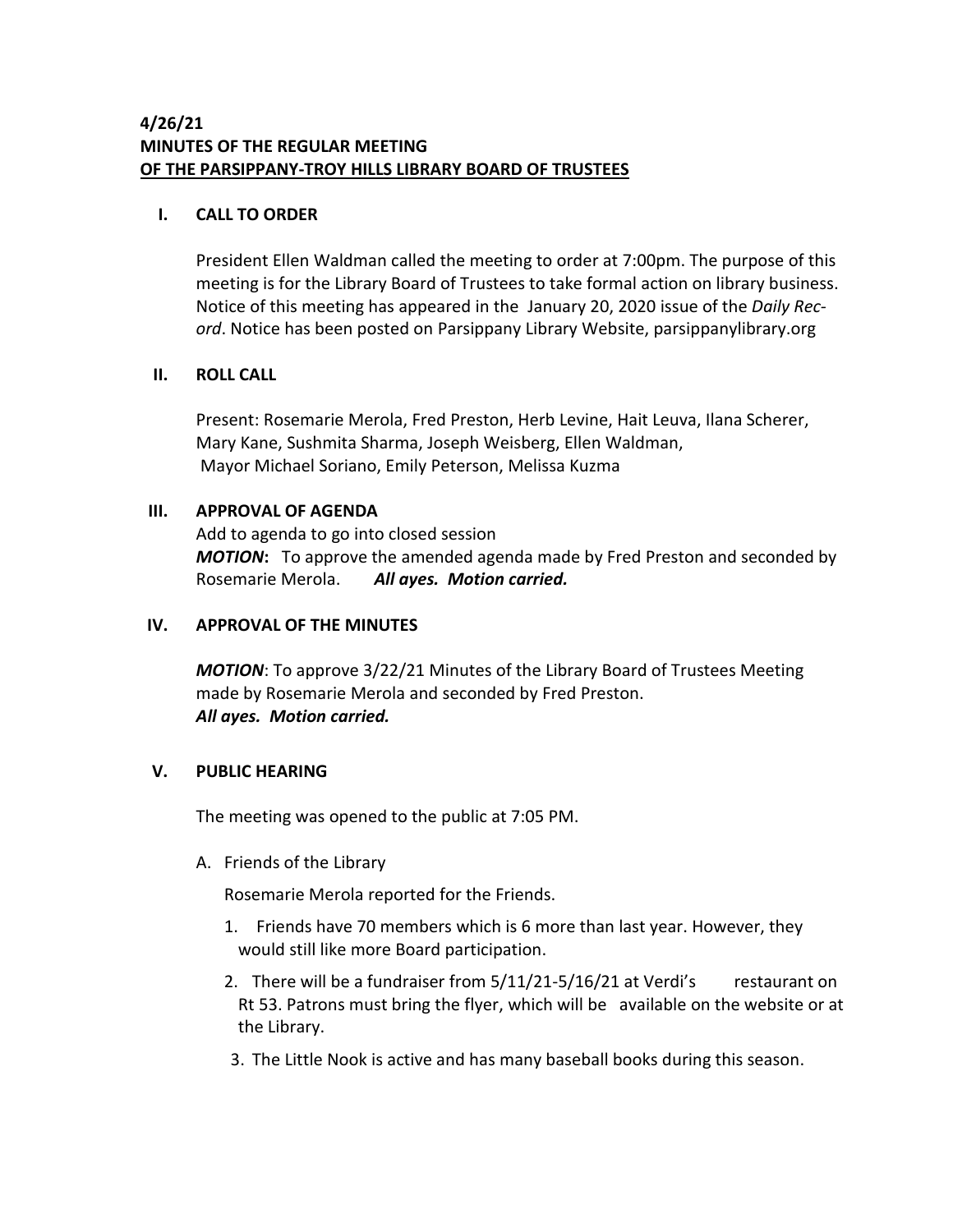## **VI. REPORTS**

### A. Finance

Melissa reported that \$129,986 of the designated carryover was put into the 2021 budget. This can be used for whatever the Library needs and the rest will be put into a reserve for construction costs.

It was discussed that perhaps some of the funds could be used for furniture for the Children's Department.

### B. Buildings and Grounds

Fred reported that he met with the Buildings and Grounds Committee and everyone has been very cooperative. The committee will meet again to discuss the hiring of a project manager and LEED commissioner. This will be voted on in May after reviewing the proposals received. Melissa also asked the architects to help with reviewing the proposals.

A leak was found in the Lake Hiawatha basement which was traced back to the oil tank. The tank was apparently empty. Melissa set up a regular delivery with the Parsippany Fuel Company.

Melissa visited Mt. Tabor. The book return needs to be replaced. This could be costly. Melissa is researching buying a used one.

C. Personnel

Melissa is reviewing open positions with HR.

D. Policy

There is a new policy regarding quarantining after travel. If vaccinated, there is no quarantine necessary. However, staff must provide proof of vaccination. Staff members who have had Covid and after three months would follow the same rule. This policy is because staff have requested time off for vacation travel.

The Board voted to approve this policy.

**Motion**: To approve the quarantine Policy was made by Joseph Weisberg and seconded by Fred Preston.

*AYES*: Rosemarie Merola, Fred Preston, Herb Levine, Hait Leuva, Ilana Scherer, Mary Kane, Sushmita Sharma, Joseph Weisberg, Filen Waldman

E. Technology and Strategic Planning

There was a talk about a \$10,000 mini technology Grant for the purchase of technology to-go kits. Melissa met with Val and Corrine. They put together the grant application very quickly and it was already submitted. There would be 25 to-go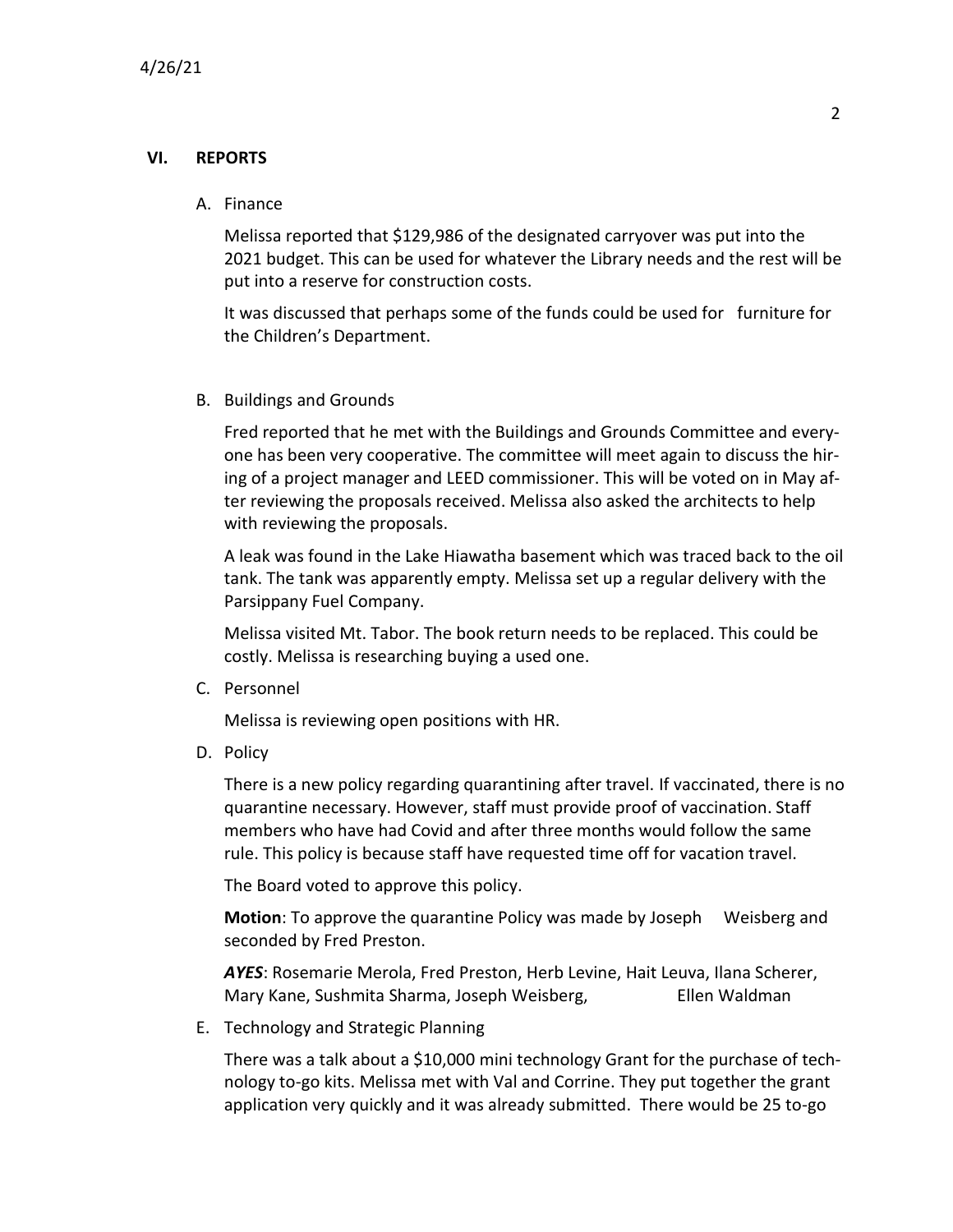kits covering topics like coding, robotics, gaming, and solar energy. The Library will also purchase ipads and internet hotspots to support the kits. Twenty kits will be available for cardholders to take home and five larger kits will be for in-house programming. The grant award will be announced on May 3<sup>rd</sup>.

### **VII. NEW BUSINESS**

Lake Hiawatha opened for browsing in March and it has been going very well. The Main library is now open pre pandemic hours. The virtual programs are continuing. There are take and make activities in the Children's Department.

The library will resume charging fines on May  $17<sup>th</sup>$ . This will be posted on the website and newsletter so patrons have advanced warning.

Book quarantining will be looked into. The library may decide to stop this but will need research more before a final decision is made. Once that happens, donations can be accepted again and bag sales will resume.

Sushmita asked if meeting rooms can be rented yet. Melissa said not at this time, perhaps by the fall.

It was also discussed when will the Board be able to meet in person again. It was suggested that September would be a good time to start. Ellen agreed and she will check with the Governor's guidelines.

Herb commented on the Parsippany Library You Tube. It has great programs and he wanted to thank the staff very much for their efforts.

A. Approval of Director's Bulletin

*MOTION:* To approve the Directors Bulletin Number 254 dated 4/26/21 made by Joseph Weisberg and seconded by Fred Preston.

*AYES:* Rosemarie Merola, Fred Preston, Herb Levine, Hait Leuva,

Ilana Scherer, Mary Kane, Sushmita Sharma, Joseph Weisberg,

Ellen Waldman

## **VIII. CLOSED SESSION**

*MOTION*: to go into closed session at 7:25 was made by Joseph Weisberg and seconded by Rosemarie Merola